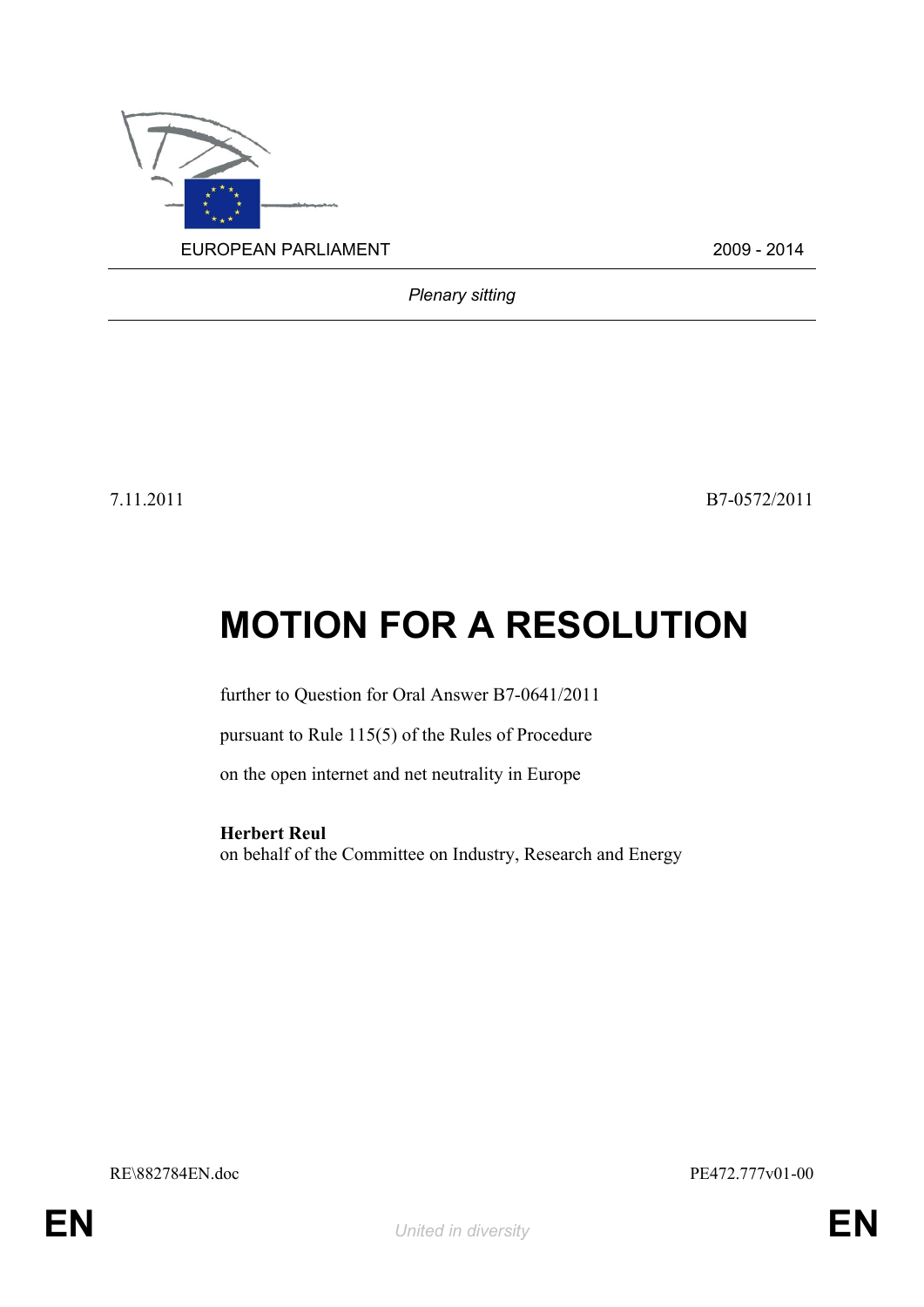## **B7-0572/2011**

## **European Parliament resolution on the open internet and net neutrality in Europe**

### *The European Parliament*,

- having regard to the Commission Communication to the European Parliament, the Council, the Economic and Social Committee and the Committee of the Regions (COM(2011)0222 final) of 19 April 2011 on the open internet and net neutrality in Europe,
- having regard to the question of 12 October 2011 to the Council on the open internet and net neutrality in Europe (O-000243/2011 – B7-0641/2011),
- having regard to the Commission declaration on net neutrality (2009/C 308/02) of 18 December 2009,
- having regard to Article 1(8)(g) of Directive 2009/140/EC of the European Parliament and of the Council of 25 November 2009 amending Directives 2002/21/EC, on a common regulatory framework for electronic communications networks and services, 2002/19/EC on access to, and interconnection of, electronic communications networks and associated facilities, and 2002/20/EC on the authorisation of electronic communications networks and services,
- having regard to Articles 20(1)(b), 21(3)(c) and (d) and 22(3) of Directive 2009/136/EC of the European Parliament and of the Council of 25 November 2009 amending Directive 2002/22/EC on universal service and users' rights relating to electronic communications networks and services, Directive 2002/58/EC concerning the processing of personal data and the protection of privacy in the electronic communications sector and Regulation (EC) No 2006/2004 on cooperation between national authorities responsible for the enforcement of consumer protection laws,
- having regard to Regulation (EC) No 1211/2009 of the European Parliament and of the Council of 25 November 2009 establishing the Body of European Regulators for Electronic Communications (BEREC) and the Office,
- having regard to its resolution of 6 July 2011 on European Broadband: investing in digitally driven growth,
- having regard to the Commission Communication (COM(2010)0245 final) of 19 May 2010 entitled 'A Digital Agenda for Europe',
- having regard to the Council Conclusions of 31 May 2010 on 'Digital Agenda for Europe',
- having regard to the Commission Communication (COM(2011)206 final) of 13 April 2011 entitled 'Single Market Act: twelve levers to boost growth and strengthen confidence – Working together to create new growth',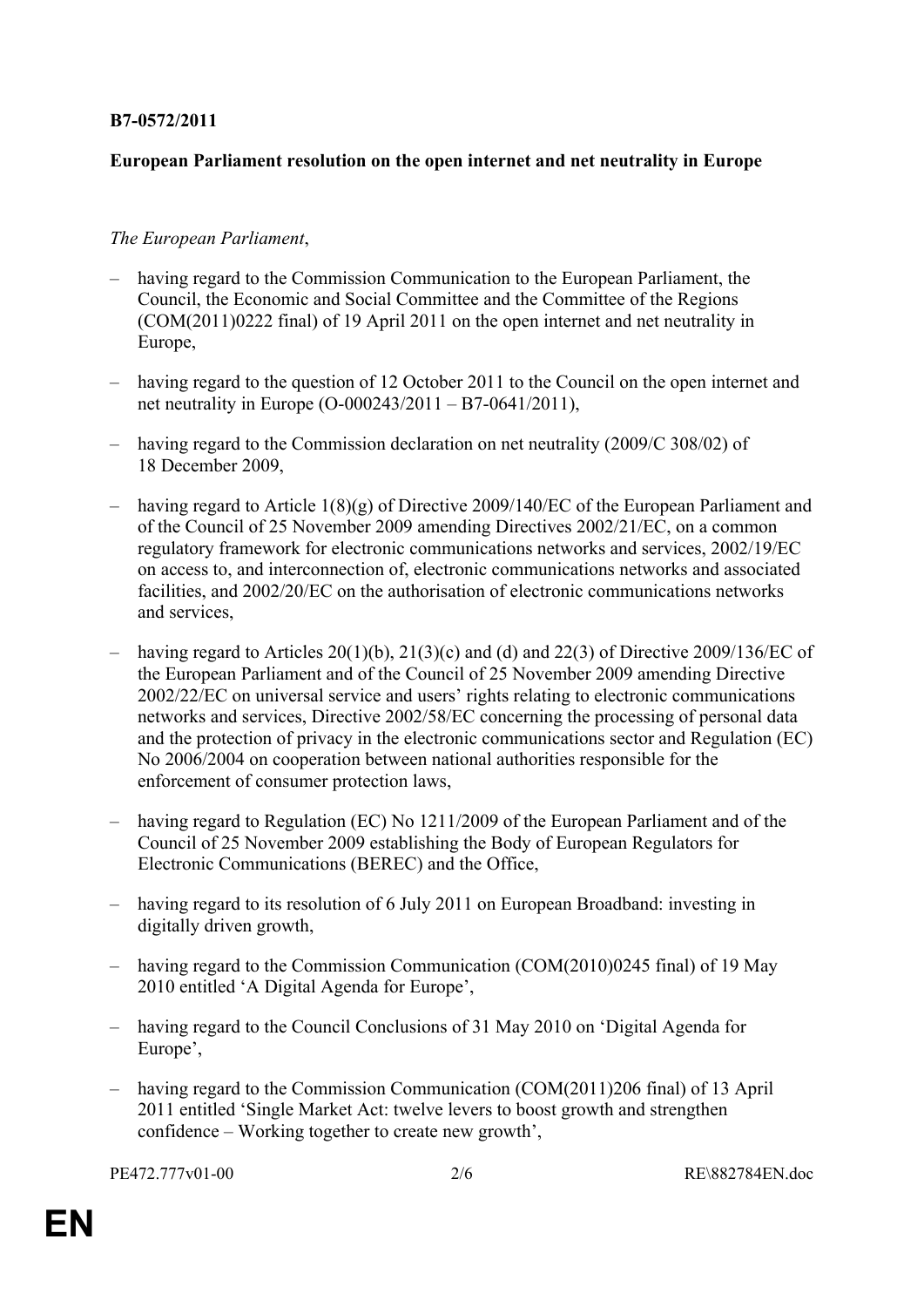- having regard to the summit on 'The open internet and net neutrality in Europe' co-organised by Parliament and the Commission in Brussels on 11 November 2010,
- having regard to the Committee on Internal Market and Consumer Protection study entitled 'Network Neutrality: challenges and responses in the EU and in the US' (IP/A/IMCO/ST/2011-02), of May 2011,
- having regard to the Opinion of the European Data Protection Supervisor (EDPS), of 7 October 2011, on net neutrality, traffic management and the protection of privacy and personal data,
- having regard to Rules 115(5) and 110(2) of its Rules of Procedure,
- A. whereas the Council is planning to adopt conclusions on the open internet and net neutrality in Europe at the Transport, Telecommunications and Energy Council on 13 December 2011;
- B. whereas Member States should have complied with the 2009 EU 'Telecoms' reform package by 25 May 2011, and the Commission has already taken necessary steps to ensure that the principles of the EU Treaty and the *acquis communautaire* are respected;
- C. whereas Parliament has called on the Commission to safeguard the principles of the neutrality and openness of the internet and to promote end users' ability to access and distribute information and run applications and services of their choice;
- D. whereas the Commission has asked BEREC to investigate the barriers to switching operators, the blocking or throttling of internet traffic, and transparency and quality of service in Member States;
- E. whereas the internet's open character has been a key driver of competitiveness, economic growth, social development and innovation – which has led to spectacular levels of development in online applications, content and services – and thus of growth in the offer of, and demand for, content and services, and has made it a vitally important accelerator in the free circulation of knowledge, ideas and information, including in countries where access to independent media is limited;
- F. whereas there are third countries that have prevented mobile broadband providers from blocking lawful websites and VoIP or video-telephony applications that compete with their own voice or video telephony services;
- G. whereas, internet services are offered on a cross-border scale, and the internet is at the very centre of the global economy;
- H. whereas, in particular, as underlined in the Digital Agenda for Europe, broadband and internet are important drivers for economic growth, job creation and European competitiveness at global level;
- I. whereas Europe will only be capable of fully exploiting the potential of a digital economy through stimulation of a properly functioning internal digital market;

[RE\882784EN.doc](#page-0-1) 3/6 [PE472.777v01-00](#page-0-0)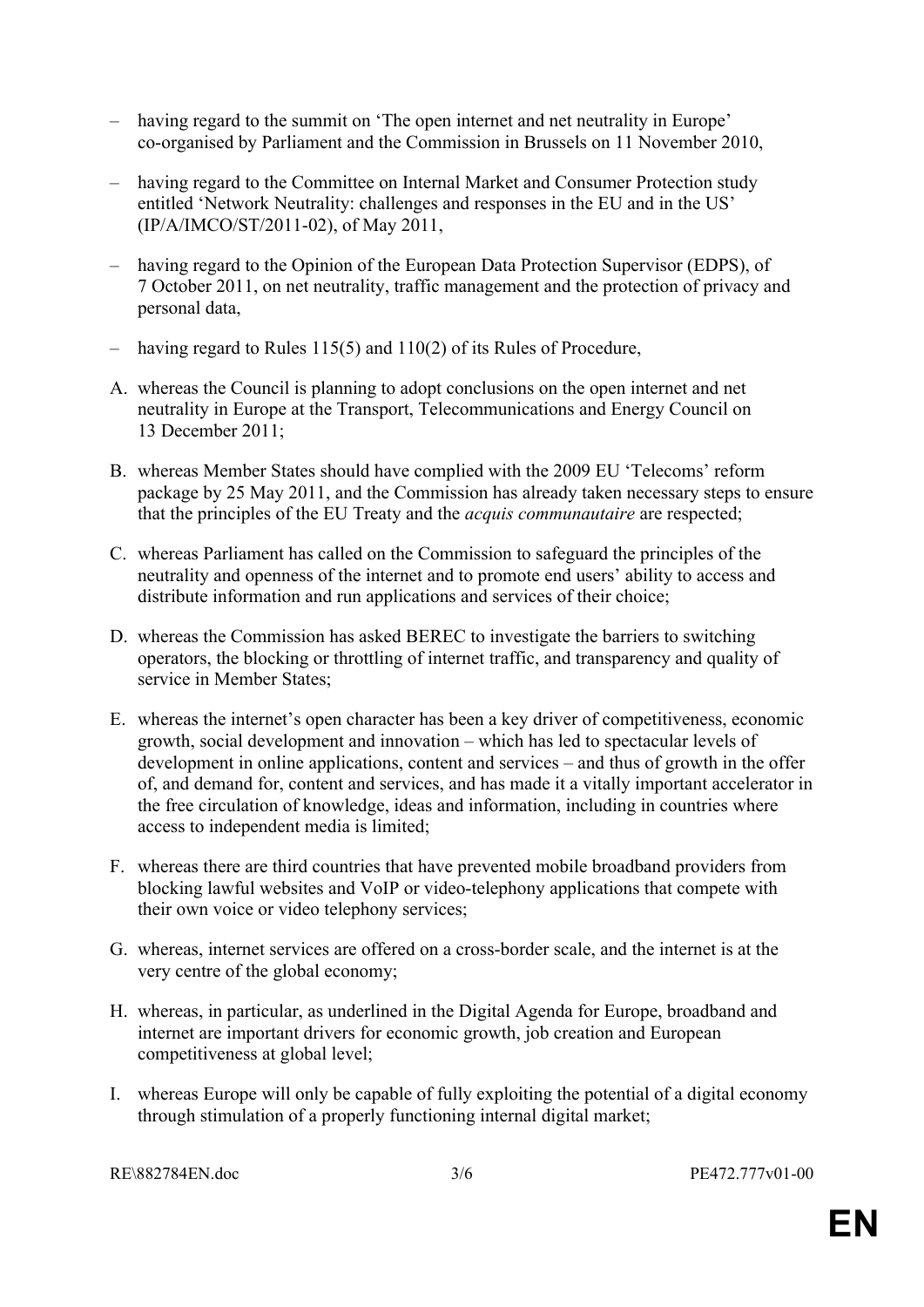- 1. Welcomes the Commission's communication and agrees with its analysis, in particular on the necessity of preserving the open and neutral character of the internet as a key driver of innovation and consumer demand, while ensuring that the internet can continue to provide high-quality services in a framework that promotes and respects fundamental rights;
- 2. Notes that the conclusions of the Commission's communication indicate there is, at this stage, no clear need for additional European-level regulatory intervention on net neutrality;
- 3. Points, however, to the potential for anti-competitive and discriminatory behaviour in traffic management, in particular by vertically integrated companies; welcomes the Commission's intention to publish the evidence emerging from BEREC's investigations into practices potentially affecting net neutrality in Member States;
- 4. Asks the Commission to ensure the consistent application and enforcement of the existing EU 'Telecoms' regulatory framework for communications and to assess, within six months of publication of the findings of BEREC's investigation, whether further regulatory measures are needed in order to ensure freedom of expression, freedom of access to information, freedom of choice for consumers, and media pluralism, to achieve effective competition and innovation, and to facilitate wide-ranging benefits in terms of citizens', businesses' and public administration uses of the internet; emphasises that any European regulatory proposal in the area of net neutrality should be subject to an impact assessment;
- 5. Welcomes BEREC's work in this area and calls on the Member States, and in particular the national regulatory authorities (NRAs), to work closely with BEREC;
- 6. Calls on the Commission, together with BEREC in cooperation with Member States, closely to monitor the development of traffic-management practices and interconnection agreements, in particular in relation to blocking and throttling of, or excessive pricing for, VoIP and file sharing, as well as anticompetitive behaviour and excessive degradation of quality, as required by the EU 'Telecoms' regulatory framework; calls further on the Commission to ensure that internet service providers do not block, discriminate against, impair or degrade the ability of any person to use a service to access, use, send, post, receive or offer any content, application or service of their choice, irrespective of source or target;
- 7. Asks the Commission to provide Parliament with information on current traffic-management practices, the interconnection market and network congestion, as well as any relationship to lack of investment; calls on the Commission to analyse further the issue of 'device neutrality';
- 8. Calls on the Commission, the Member States and BEREC to ensure consistency in the approach to net neutrality and effective implementation of the EU 'Telecoms' regulatory framework;
- 9. Emphasises that any solution proposed on the issue of net neutrality can be effective only through a consistent European approach; therefore asks the Commission to follow closely the adoption of any national regulations related to net neutrality, in terms of their effects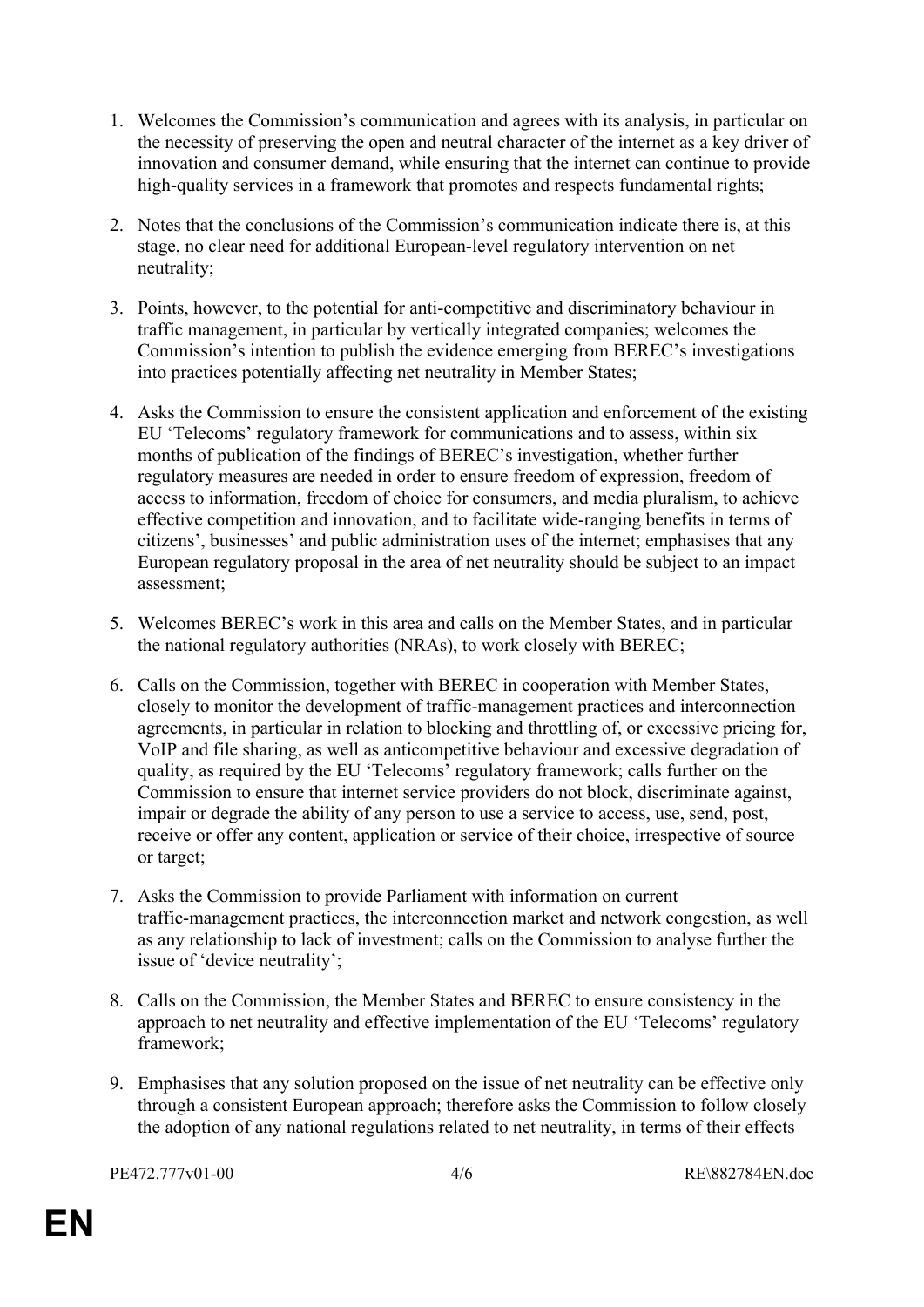on the respective national markets as well as the internal market; considers it would benefit all stakeholders if the Commission were to provide EU-wide guidelines, including with regard to the mobile market, to ensure that the provisions of the 'Telecoms' package on net neutrality are properly and consistently applied and enforced;

- 10. Underlines the importance of cooperation and coordination among the Member States, and in particular among the NRAs, together with the Commission, in order for the EU to benefit from the full potential of the internet;
- 11. Draws attention to the serious risks of departing from network neutrality such as anticompetitive behaviour, the blocking of innovation, restrictions on freedom of expression and media pluralism, lack of consumer awareness and infringement of privacy – which will be detrimental to businesses, consumers and democratic society as a whole, and recalls the opinion of the EDPS on the impact of traffic-management practices on the confidentiality of communications;
- 12. Points out that the EU 'Telecoms' regulatory framework aims to promote freedom of expression, non-discriminatory access to content, applications and services, and effective competition, and therefore that any measure in the area of net neutrality should, alongside existing competition law, aim to tackle anti-competitive practices that may emerge, and should lead to investment and facilitate innovative business models for the online economy;
- 13. Considers the principle of net neutrality as a significant prerequisite for enabling an innovative internet ecosystem and for securing a level playing field at the service of European citizens and entrepreneurs;
- 14. Considers effective competition in electronic communication services, transparency in relation to traffic management and to quality of service, as well as ease of switching, to be among the minimum necessary conditions for net neutrality, assuring end users that they can enjoy freedom of choice and requests;
- 15. Recognises that reasonable traffic management is required to ensure that the end user's connectivity is not disrupted by network congestion; notes that, in this context, operators may, subject to NRAs' scrutiny, use procedures to measure and shape internet traffic in order to maintain networks' functional capacity and stability and to meet quality-ofservice requirements; urges the competent national authorities to use their full powers under the Universal Services Directive to impose minimum quality-of-service standards, and believes that ensuring quality in time-critical service traffic shall not be an argument for abandoning the 'best effort' principle;
- 16. Urges the competent national authorities to ensure that traffic-management interventions do not involve anti-competitive or harmful discrimination; believes specialised (or managed) services should not be detrimental to the safeguarding of robust 'best effort' internet access, thus fostering innovation and freedom of expression, ensuring competition and avoiding a new digital divide;

#### **Consumer protection**

[RE\882784EN.doc](#page-0-1) 5/6 [PE472.777v01-00](#page-0-0)